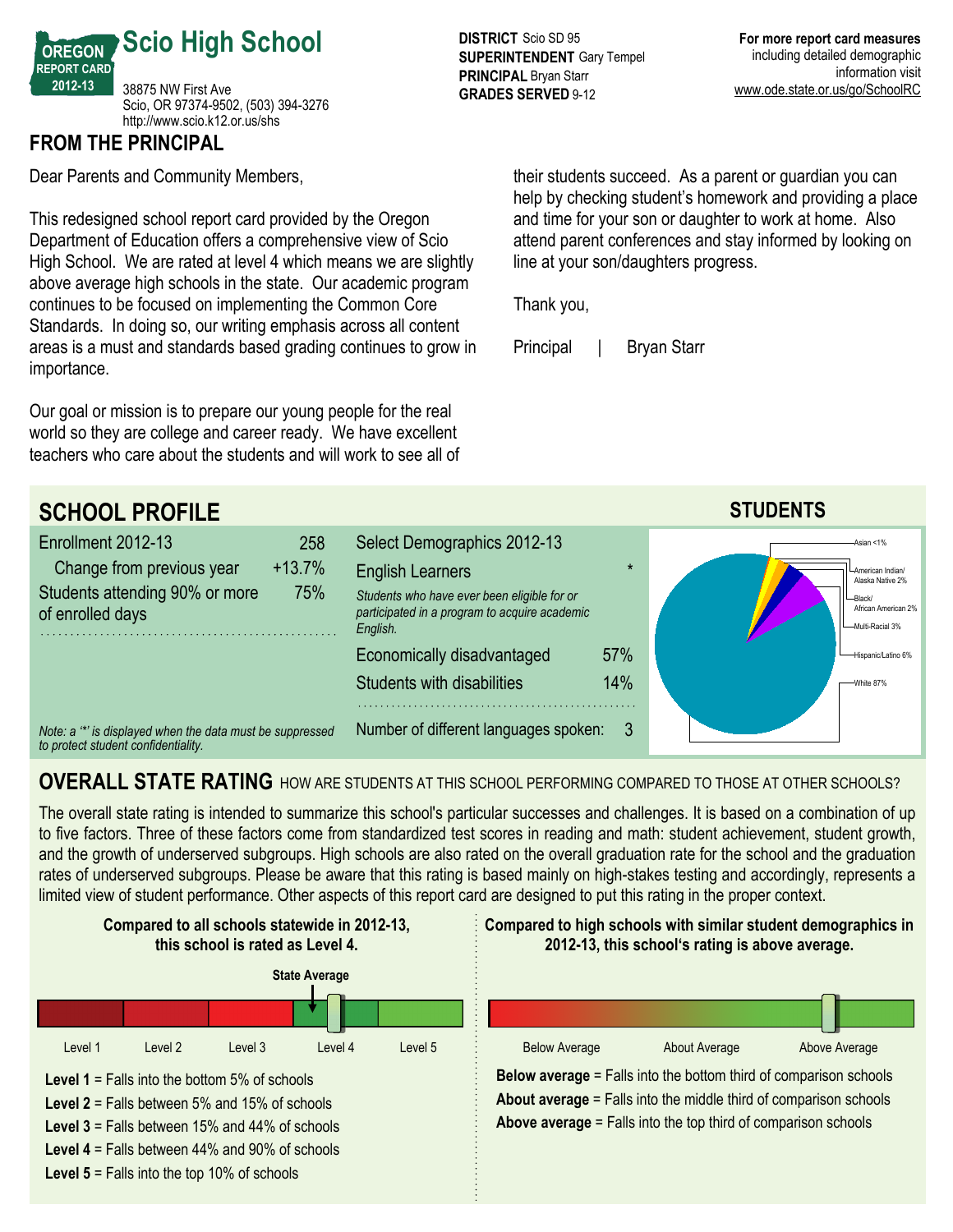**Scio High School**

**OREGON REPORT CARD 201213**

38875 NW First Ave Scio, OR 97374-9502, (503) 394-3276 http://www.scio.k12.or.us/shs

#### **PROGRESS** ARE STUDENTS MAKING ADEQUATE GAINS OVER TIME?

| <b>SCHOOL</b>                                                                                                                                                     | Students meeting or exceeding state standards on exams                                                              |                                            |                                              |                              |                            |  |  |  |
|-------------------------------------------------------------------------------------------------------------------------------------------------------------------|---------------------------------------------------------------------------------------------------------------------|--------------------------------------------|----------------------------------------------|------------------------------|----------------------------|--|--|--|
| <b>PERFORMANCE</b>                                                                                                                                                | Did at least 95% of the students at this school take required state exams?<br>I⊠ Yes<br>No.                         |                                            |                                              |                              |                            |  |  |  |
|                                                                                                                                                                   | Participation rate criteria are in place to ensure schools test as many eligible students as possible               |                                            |                                              |                              |                            |  |  |  |
|                                                                                                                                                                   | School<br>Oregon<br>School Performance (%)                                                                          |                                            |                                              |                              |                            |  |  |  |
|                                                                                                                                                                   | 2009-10                                                                                                             | 2010-11<br>2011-12                         | Performance (%) : Performance (%)<br>2012-13 | 2012-13                      | Average (%)<br>2012-13     |  |  |  |
|                                                                                                                                                                   | Reading<br>(Tested Grades: 3-8, 11)                                                                                 | Did not meet                               | Met                                          | Exceeded                     |                            |  |  |  |
|                                                                                                                                                                   | All students tested<br>9.4<br>64.2<br>83.3                                                                          | 16.7<br>26.5<br>85.7                       | 20.7<br>84.5<br>85.7                         | 21.2                         | 26.3<br>89.5               |  |  |  |
|                                                                                                                                                                   | 54.7<br>Note new cut scores in 2011-12.<br>35.8                                                                     | 59.2<br>66.7<br>16.7<br>14.3               | 63.8<br>15.5                                 | 64.5<br>14.3                 | 63.1<br>10.5               |  |  |  |
|                                                                                                                                                                   | <b>Mathematics</b><br>(Tested Grades: 3-8, 11)                                                                      | Did not meet                               | Met                                          | Exceeded                     |                            |  |  |  |
|                                                                                                                                                                   | All students tested<br>9.4<br>49.1<br>65.3                                                                          | 12.2<br>14.3<br>75.5                       | 3.4<br>66.1<br>70.1                          | 7.5                          | 11.5<br>76.9               |  |  |  |
|                                                                                                                                                                   | 39.6<br>Note new cut scores in 2010-11.<br>50.9                                                                     | 61.2<br>53.1<br>34.7<br>24.5               | 62.7<br>33.9                                 | 62.6<br>29.9                 | 65.4<br>23.1               |  |  |  |
|                                                                                                                                                                   | Writing                                                                                                             | Did not meet                               | Met                                          | Exceeded                     |                            |  |  |  |
|                                                                                                                                                                   | (Tested Grade: 11)<br>1.9<br>All students tested                                                                    | 2.1<br>2.0                                 | 1.7                                          | 6.4                          | 7.1                        |  |  |  |
|                                                                                                                                                                   | 60.4<br>72.9<br>58.5                                                                                                | 61.2<br>70.8<br>59.2                       | 56.9<br>61.0<br>55.2                         | 54.6                         | 63.7<br>56.6               |  |  |  |
|                                                                                                                                                                   | 39.6                                                                                                                | 27.1<br>38.8                               | 43.1                                         | 39.0                         | 36.3                       |  |  |  |
|                                                                                                                                                                   | Science<br>(Tested Grades: 5, 8,11)                                                                                 | Did not meet                               | Met                                          | Exceeded                     |                            |  |  |  |
|                                                                                                                                                                   | All students tested<br>13.2<br>62.3<br>73.5<br>49.1                                                                 | 20.4<br>35.4<br>77.1<br>53.1<br>41.7       | 19.6<br>64.2<br>75.0<br>55.4                 | 13.4<br>50.8                 | 16.7<br>70.3<br>53.6       |  |  |  |
|                                                                                                                                                                   | Note new cut scores in 2011-12.<br>37.7                                                                             | 26.5<br>22.9                               | 25.0                                         | 35.8                         | 29.7                       |  |  |  |
| Note: a "*' is displayed when data are unavailable or to protect student confidentiality.<br>Visit www.ode.state.or.us/go/data for additional state exam results. |                                                                                                                     |                                            |                                              |                              |                            |  |  |  |
|                                                                                                                                                                   |                                                                                                                     |                                            |                                              |                              |                            |  |  |  |
|                                                                                                                                                                   | <b>OUTCOMES</b> WHAT ARE STUDENTS ACHIEVING IN HIGH SCHOOL?                                                         | School<br>Performance (%)                  | School<br>Performance (%)                    | Oregon<br>Performance (%) .  | Like-School<br>Average (%) |  |  |  |
| <b>COLLEGE</b>                                                                                                                                                    | Students preparing for college and careers.                                                                         | 2009-10 2010-11 2011-12                    | 2012-13                                      | 2012-13                      | 2012-13                    |  |  |  |
| <b>AND</b>                                                                                                                                                        | Freshmen on track to graduate within 4 years                                                                        | 95.0                                       | 92.2<br>>95                                  |                              | $\star$                    |  |  |  |
| <b>CAREER</b>                                                                                                                                                     | <b>Students taking SAT</b>                                                                                          | 15.7<br>30.6                               | 26.8<br>34.4                                 | 34.2                         | 45.0                       |  |  |  |
| <b>READINESS</b>                                                                                                                                                  |                                                                                                                     | School                                     | School                                       | Oregon                       | Like-School                |  |  |  |
|                                                                                                                                                                   |                                                                                                                     | Performance (%)                            | Performance (%)<br>2011-12                   | : Performance (%)<br>2011-12 | Average (%)<br>2011-12     |  |  |  |
| GRADUATION                                                                                                                                                        | Students graduating with a regular diploma within four years of entering high school.                               | 2008-09 2009-10 2010-11                    |                                              |                              |                            |  |  |  |
| <b>RATE</b>                                                                                                                                                       | Overall graduation rate                                                                                             | 57.7<br>72.7                               | 66.1<br>72.1                                 | 68.4                         | 77.9                       |  |  |  |
| <b>COMPLETION</b>                                                                                                                                                 | Students receiving a regular, modified, extended, or adult high school diploma or completing a GED within five      |                                            |                                              |                              |                            |  |  |  |
| <b>RATE</b>                                                                                                                                                       | years of entering high school.                                                                                      |                                            |                                              |                              |                            |  |  |  |
|                                                                                                                                                                   | Overall completion rate                                                                                             | 78.8<br><b>NA</b>                          | $92.5$ :<br>75.8                             | 80.5                         | 83.1                       |  |  |  |
| <b>DROPOUT</b>                                                                                                                                                    | Students who dropped out during the school year and did not re-enroll.                                              |                                            |                                              |                              |                            |  |  |  |
| <b>RATE</b>                                                                                                                                                       | Overall dropout rate                                                                                                | 1.7<br>0.5                                 | 1.3<br>1.3                                   | 3.4                          | 1.2                        |  |  |  |
|                                                                                                                                                                   |                                                                                                                     | School                                     | School                                       | Oregon                       | Like-School                |  |  |  |
|                                                                                                                                                                   |                                                                                                                     | Performance (%)<br>2007-08 2008-09 2009-10 | Performance (%)<br>2010-11                   | Performance (%)<br>2010-11   | Average (%)<br>2010-11     |  |  |  |
| <b>CONTINUING</b><br><b>EDUCATION</b>                                                                                                                             | Students continuing their education after high school.<br>Students who enrolled in a community college or four-year | 29.7<br>NА                                 | 46.3<br>48.9                                 | 61.1                         | 65.8                       |  |  |  |

*Note: a '\*' is displayed when the data must be suppressed to protect student confidentiality.*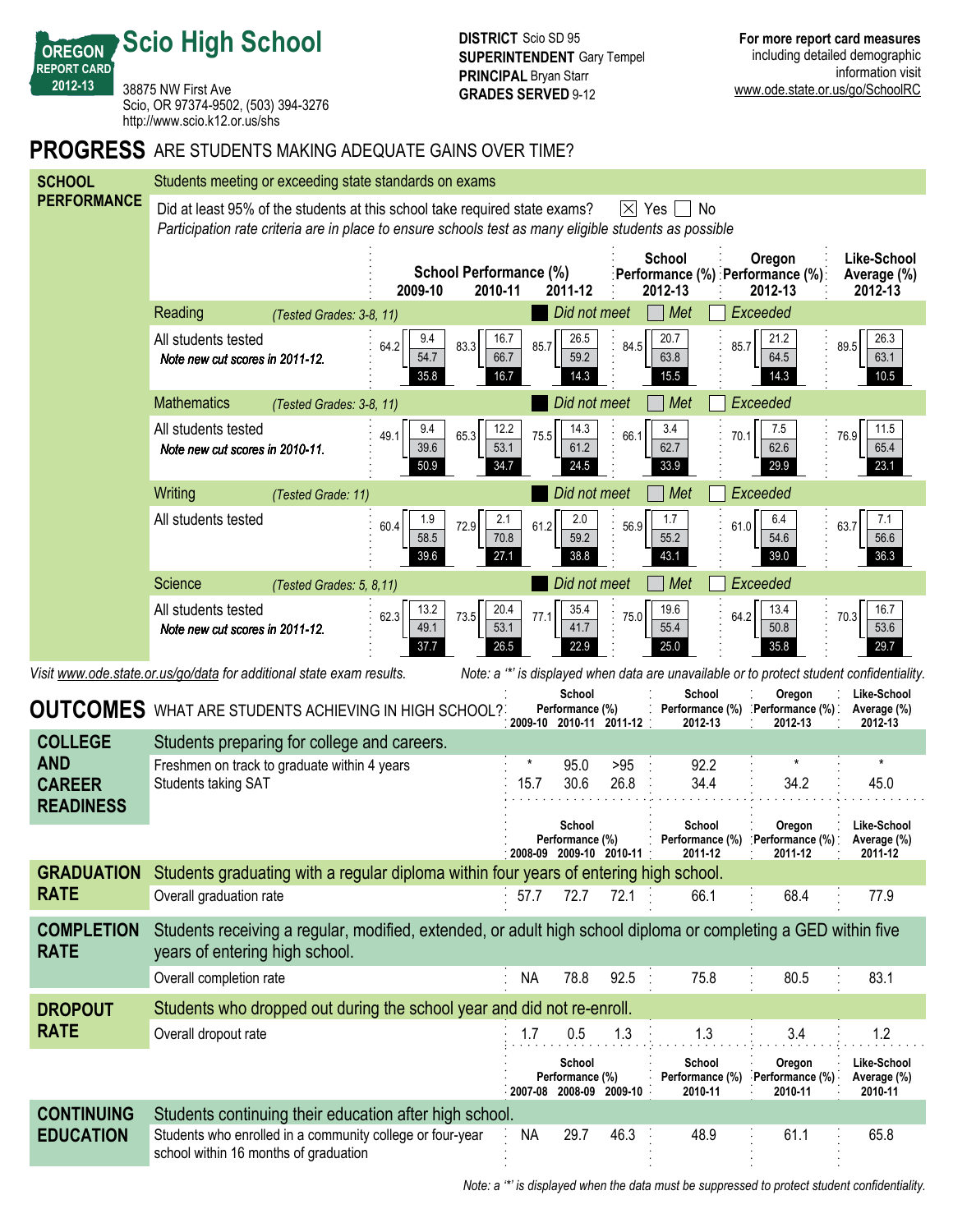

**DISTRICT** Scio SD 95 **SUPERINTENDENT** Gary Tempel **PRINCIPAL** Bryan Starr **GRADES SERVED 9-12** 

## **OUTCOMES** FOR KEY STUDENT GROUPS AT THIS SCHOOL COMPARED TO THE SAME GROUPS STATEWIDE

| <b>STUDENT</b>                  |                                                 |                                            |                           |                                                                                                 |                                                 |                                                                          |                                                 |                                                             |                                                 |                                 |                                                                                                                                                                              |                                                                    |
|---------------------------------|-------------------------------------------------|--------------------------------------------|---------------------------|-------------------------------------------------------------------------------------------------|-------------------------------------------------|--------------------------------------------------------------------------|-------------------------------------------------|-------------------------------------------------------------|-------------------------------------------------|---------------------------------|------------------------------------------------------------------------------------------------------------------------------------------------------------------------------|--------------------------------------------------------------------|
| <b>GROUP</b><br><b>OUTCOMES</b> |                                                 | School<br>(%)                              | Oregon<br>(%)             | School<br>Performance Performance Compared to<br><b>OR Average</b>                              |                                                 | School<br>(%)                                                            | Oregon<br>(% )                                  | School<br>Performance Performance Compared to<br>OR Average |                                                 | School<br>(%)                   | Oregon<br>(%)                                                                                                                                                                | School<br>Performance Performance Compared to<br><b>OR Average</b> |
|                                 | <b>All Students</b>                             |                                            |                           |                                                                                                 | American Indian/Alaska Native                   |                                                                          |                                                 |                                                             | <b>Native Hawaiian/Pacific Islander</b>         |                                 |                                                                                                                                                                              |                                                                    |
|                                 | On Track<br>Graduation<br>Completion<br>Dropout | 92.2<br>66.1<br>75.8<br>1.3                | --<br>68.4<br>80.5<br>3.4 | $\overline{\phantom{a}}$<br>$-2.3$<br>$-4.7$<br>$-2.1$                                          | On Track<br>Graduation<br>Completion<br>Dropout | 33.3<br>$\overline{\phantom{a}}$<br>0.0:                                 | $\overline{\phantom{a}}$<br>50.8<br>65.6<br>7.7 | --<br>$-17.5$<br>$\overline{\phantom{a}}$<br>$-7.7$         | On Track<br>Graduation<br>Completion<br>Dropout | -- 1<br>$\sim$ :<br>-- 5        | 66.2<br>82.4<br>3.8                                                                                                                                                          |                                                                    |
|                                 | <b>Economically Disadvantaged</b>               |                                            |                           |                                                                                                 | <b>Asian</b>                                    |                                                                          |                                                 |                                                             | <b>White</b>                                    |                                 |                                                                                                                                                                              |                                                                    |
|                                 | On Track<br>Graduation<br>Completion<br>Dropout | 91.9<br>75.9<br>76.7<br>0.0                | --<br>61.1<br>76.7<br>3.0 | $\overline{\phantom{a}}$<br>$+14.8$<br>$\overline{\phantom{a}}$<br>$-3.0$                       | On Track<br>Graduation<br>Completion<br>Dropout | $\star$ :<br>100.0<br>100.0<br>$0.0$ :                                   | 80.7<br>85.9<br>0.9                             | --<br>$+19.3$<br>$+14.1$<br>$-0.9$                          | On Track<br>Graduation<br>Completion<br>Dropout | $>95$<br>66.0<br>74.6:<br>1.4:  | 71.2<br>83.2<br>3.0                                                                                                                                                          | $-5.2$<br>$-8.6$<br>$-1.6$                                         |
|                                 | <b>English Learners</b>                         |                                            |                           |                                                                                                 | <b>Black/African American</b>                   |                                                                          |                                                 |                                                             | Female                                          |                                 |                                                                                                                                                                              |                                                                    |
|                                 | On Track<br>Graduation<br>Completion<br>Dropout | $\overline{\phantom{a}}$<br>$\overline{a}$ | --<br>49.2<br>64.1<br>5.1 | --<br>--<br>--<br>-−                                                                            | On Track<br>Graduation<br>Completion<br>Dropout | $\overline{\phantom{a}}$<br>0.0                                          | 53.3<br>70.5<br>5.9                             | --<br>--<br>$\overline{\phantom{a}}$<br>$-5.9$              | On Track<br>Graduation<br>Completion<br>Dropout | 90.5:<br>63.3.<br>66.7:<br>0.8: | 72.9<br>83.3<br>2.8                                                                                                                                                          | $-9.6$<br>$-16.6$<br>$-2.0$                                        |
|                                 | <b>Students with Disabilities</b>               |                                            |                           |                                                                                                 | Hispanic/Latino                                 |                                                                          |                                                 | <b>Male</b>                                                 |                                                 |                                 |                                                                                                                                                                              |                                                                    |
|                                 | On Track<br>Graduation<br>Completion<br>Dropout | 92.9<br>50.0<br>66.7<br>0.0                | 38.2<br>65.8<br>4.8       | $+11.8$<br>$+0.9$<br>$-4.8$                                                                     | On Track<br>Graduation<br>Completion<br>Dropout | $\star$<br>100.0<br>100.0<br>0.0                                         | 59.5<br>71.1<br>4.5                             | --<br>$+40.5$<br>$+28.9$<br>$-4.5$                          | On Track<br>Graduation<br>Completion<br>Dropout | 94.3:<br>69.0:<br>82.9<br>1.7:  | 64.3<br>78.0<br>3.9                                                                                                                                                          | $+4.7$<br>$+4.9$<br>$-2.2$                                         |
| <b>Talented and Gifted</b>      |                                                 | <b>Multi-Racial</b>                        |                           |                                                                                                 | On-Track data is based on the 2012-13           |                                                                          |                                                 |                                                             |                                                 |                                 |                                                                                                                                                                              |                                                                    |
|                                 | On Track<br>Graduation<br>Completion<br>Dropout | >95<br>75.0<br>100.0<br>0.0                | --<br>90.9<br>95.9<br>0.4 | --<br>$-15.9$<br>$+4.1$<br>$-0.4$                                                               | On Track<br>Graduation<br>Completion<br>Dropout | $\star$ .<br>$\overline{\phantom{a}}$<br>$\overline{\phantom{a}}$<br>0.0 | 69.1<br>84.9<br>3.3                             | --<br>$-$<br>$\overline{\phantom{a}}$<br>$-3.3$             | 2011-12 school year.                            |                                 | school year; all other data is based on the<br>On Track Data in the Student Group<br>Outcomes section was provided by local<br>schools and districts and was not verified by |                                                                    |
|                                 |                                                 |                                            |                           | Note: $\alpha$ is displayed when the data must be suppressed to protect student confidentiality |                                                 |                                                                          |                                                 |                                                             |                                                 |                                 | the Oregon Department of Education.                                                                                                                                          |                                                                    |

*Note: a '\*' is displayed when the data must be suppressed to protect student confidentiality.*

*See previous page for outcome definitions.*

### **CURRICULUM & LEARNING ENVIRONMENT** WHAT IS THIS SCHOOL DOING TO IMPROVE STUDENT LEARNING AND TO PREPARE STUDENTS FOR THE FUTURE?

| <b>SCHOOL</b>    |                             |
|------------------|-----------------------------|
| <b>READINESS</b> | Peer conflict mediation     |
|                  | Universal breakfast program |
|                  |                             |
|                  |                             |

*Data and information in the Curriculum and Learning Environment section was provided by local schools and districts and was not verified by the Oregon Department of Education.*